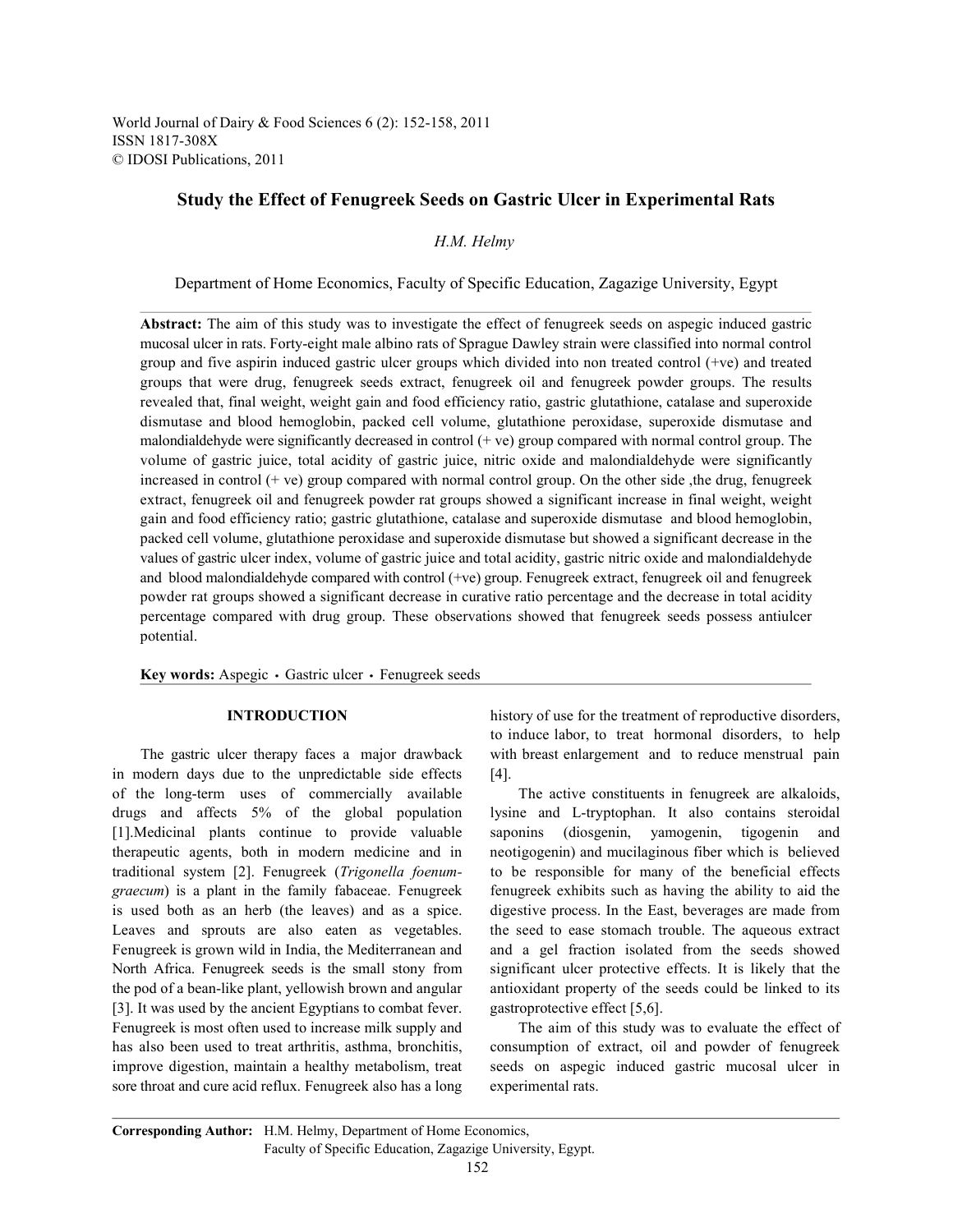strain were purchased from Laboratory Animal Colonies, into non treated control (+ve) and treated groups that Helwan, Egypt. The average weight was  $145 \pm 7$ g. One were drug, fenugreek extract, fenugreek oil and fenugreek gram vials of aspegic drug were obtained from Ameriya powder groups. Daily food intake and weekly body Company for Pharmaceutical and Chemical industries, weight gain were calculated. Food efficiency ratio (FER) Cairo, Egypt. It was synthesized from salicylic acid, acetic was determined according to the method of Chapman *et* anhydride and non corrosive 12- tungstophosphoric acid. *al.* [12]. After six weeks of the study, rats were sacrificed. One vial was dissolved in 10 ml distilled water and Blood samples were collected for estimation of administered orally as a single dose of freshly prepared hemoglobin (HG), packed cell volume (PCV), glutathione aspirin solution in dose 400 mg /kg body weight of rats to peroxidase (GSP), superoxide dismutase (SOD) and induce acute gastric ulcer according to Main and Whittle malondialdehyde (MDA) according to Vankampen and [7]. Rantidine tablets were obtained from SEDICO Ziglstra [13], Mc Inory [14], Tapple [15], Winterbourn Pharmaceutical Company, Giza, Egypt. Each tablet *et al.* [16] and Yagi [17], respectively. contains 150 mg of ranitidine hydrochloride that inhibits Stomachs of each rat were legated around both gastric ulcer. Ranitak drug was dissolved in distilled water openings and injected by 3 ml distilled water. The gastric in dose 30 mg/kg of rat using a stomach tube. The basal juice was collected in a test tube and centrifuged at 500 diet was performed according to NRC [8]. Fenugreek rpm for 5 minutes. The gastric juice volume and total (*Trigonella foenum-graecum* L*.*) oil and seeds were acidity of gastric juice was measured by graduated obtained from agriculture research center in Giza. cylinder [9]. The gastric juice decrease percentage was Fenugreek seeds were cleaned, dried and finely powdered. calculated for each group according to Parmar and Desai Fenugreek seeds powder was added in basal diet as 5% [18] as following: while Fenugreek oil was administered at dose 1.0 ml/kg The gastric juice decrease percentage = [volume of body weight of rats orally by stomach tube. gastric juice of control positive -volume of gastric juice of

grams of fenugreek powdered seeds were extracted with percentage was calculated for each treated group 500 ml boiling distilled water for 5 min. The heated according to Paiva *et al.* [19] as following: decoction was taken and allowed to cool for 30 min, at Decrease in total acidity percentage = [total acidity of aqueous extract was 1.0 g/kg body weight orally by of control positive group)  $\times$  100]. stomach tube. The stomachs were opened longitudinally, washed

fenugreek seeds were determined according to the each group to determine of ulcer index (UI) and the methods of the AOAC [9], while total carbohydrates were curative ratio according to Parmar and Desai [18]. calculated by difference as following: The ulcerative index was calculated by severity of

+ash %). Then the UI was calculated by using the formula:

**Biological Study:** Rats were fed the basal diet for five day Curative ratio=(length of gastric ulcer in control before starting the experiment for adaptation then the rats positive group - length of gastric ulcer in treated group / were allocated into six equal groups. Normal control group length of gastric ulcer in control positive group  $\rangle \times 100$ .

**MATERIALS AND METHODS** fed on the basal diet only while the other five groups **Materials:** Forty-eight male albino rats of Sprague Dawley aspegic solution to induce gastric ulcer then classified were administered orally a single dose of freshly prepared

**Methods**  $\times$  100]. treated group/volume of gastric juice of control positive)

**Preparation of Fenugreek Aqueous Extract:** Twenty five The decrease in total acidity of gastric juice

room temperature and filtrated twice. The filtrate was gastric juice of control positive group - (total acidity of lyophilized and stored in refrigerator. The rat dose of gastric juice of treated group / total acidity of gastric juice

**Chemical Study:** Moisture, protein, fat and ash of gastric ulcer. The length of gastric ulcer was measured for with saline and examined under dissecting microscope for

Carbohydrates % = 100 - (moisture % + protein % + fat % than 2 mm and graded as 1, 2 and 3 score, respectively. gastric mucosal lesions 1mm or less, 1-2 mm and more

Flavonoids and polyphenol were detected according of lesions of grade 2) + 3  $\times$  (number of lesions of grade 3). UI =  $1 \times$  (number of lesions of grade 1) + 2  $\times$  (number

to the method of Geissman [10] and Singleton and Rossi Then the overall score was divided by a factor 10, [11], respectively. which was designated as ulcer index. The curative ratio was calculated for each group as following: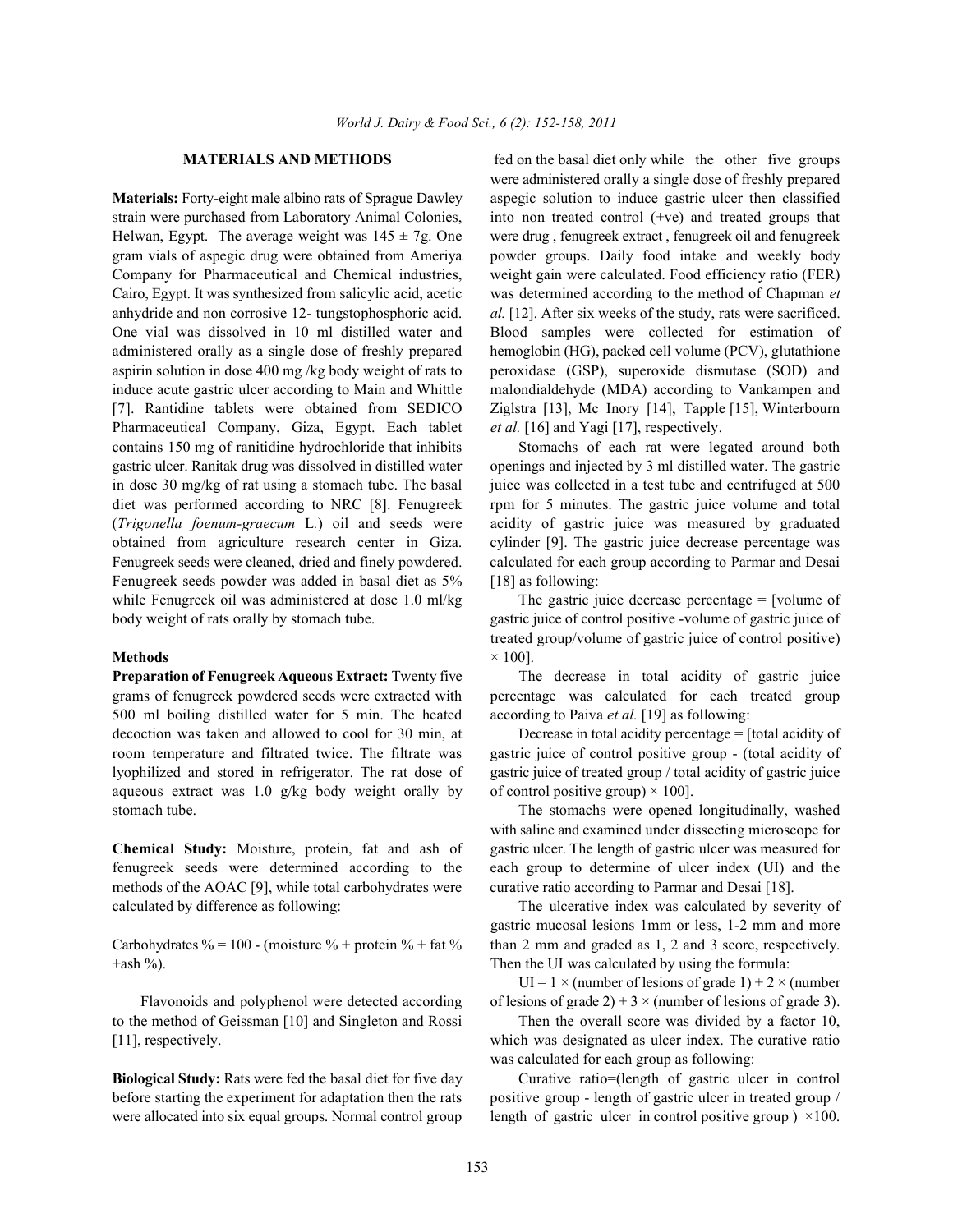decrease in weight gain percent and FER at  $p < 0.05$  while group. drug group showed a significant decrease in FER at The results in Table 5 indicated that control (+ve) fenugreek extract, fenugreek oil and fenugreek powder rat hemoglobin(HG), packed cell volume (PCV), blood groups showed a significant increase in final weight, glutathione peroxidase (GSP), blood superoxide weight gain and FER compared with control (+ve) group. dismutase (SOD) and blood malondialdehyde (MDA)

Table 1: Chemical composition of fenugreek seeds.

The mucosa of the glandular stomach of each group The results in Table 3 indicated that volume of gastric was removed by scraping with a blunt knife and prepared juice was significantly increased in control (+ ve) group at 10% homogenate for some biochemical analysis. The  $p<0.001$  and treated gastric ulcer rat groups at  $p<0.05$ stomach glutathione (GSH), catalase, superoxide compared with normal control group. The value of total dismutase (SOD), nitric oxide (NO) and malondialdehyde acidity of gastric juice was significantly increased in (MDA) were estimated according to Moron *et al.*[20], control (+ ve) group at p<0.001, fenugreek oil and Aebi [21], Mc Cord and Fridovich [22], Green *et al.* [23] fenugreek powder rat groups at p<0.05 compared with and Wahlefeld [24], respectively. hormal control group. The values of gastric ulcer index, **Statistical Analysis:** Collected data were presented as decreased in all treated rat groups compared with control mean ±SD and statistically analyzed. Student "t" test was (+ve) group. Fenugreek extract, fenugreek oil and used for significance according to Artimage and Berry fenugreek powder rat groups showed a significant [25]. decrease in curative ratio percentage and the decrease in **RESULTS AND DISCUSSION** results in Table 4 indicated that the values of gastric The chemical composition of fenugreek was (SOD) were significantly decreased but nitric oxide (NO) illustrated in Table 1. The main constituents of fenugreek was significantly increased in control  $(+)$  ve) group at  $p$ were carbohydrate (49.81 g %) and protein (27.31 g %). 0.001 and in all treated rat groups at  $p < 0.05$  and 0.01 The value of fat was 7.11 g% but the value of ash was 3.67 compared with normal control group. The value of  $g\%$ . The value of flavonoids was 399.67 mg/100 while the malondialdehyde (MDA) was significantly increased in value of polyphenol was  $251.71 \text{ mg}/100$ . Data in Table 2 control (+ ve) group at  $p<0.001$ , drug and fenugreek demonstrated that final weight, weight gain and food extract rat groups at p<0.05 compared with normal control efficiency ratio (FER) were significantly decreased at group. Drug, fenugreek extract, fenugreek oil and  $p < 0.01$  and 0.001 in control (+ ve) group compared with fenugreek powder rat groups showed a significant normal control group. The fenugreek extract, fenugreek oil increase in GSH, catalase and SOD and a significant and fenugreek powder rat groups showed a significant decrease in NO and MDA compared with control (+ve) volume of gastric juice and total acidity were significantly total acidity percentage compared with drug group. The glutathione (GSH),catalase and superoxide dismutase

p< 0.05 compared with normal control group. The drug, group showed a significant decrease in the values of

| Table 1. Chemical composition of femagrees secus. |          |         |            |               |                |                                  |               |  |  |
|---------------------------------------------------|----------|---------|------------|---------------|----------------|----------------------------------|---------------|--|--|
| Variable                                          | Moisture | Protein | Fat        | Ash           | arbohydrate    | Alovonoids                       | Polyphenol    |  |  |
| Fenugreek                                         | 9/0      | $9\%$   | $2\%$<br>. | 3.67<br>$g\%$ | $g\%$<br>49.81 | $\frac{m\varrho}{100}$<br>399.67 | 251.71 mg/100 |  |  |
|                                                   |          |         |            |               |                |                                  |               |  |  |

| Table 2: Mean values $\pm$ SD of body weight gain, food intake and FER of the experimental rat groups. |  |
|--------------------------------------------------------------------------------------------------------|--|
|                                                                                                        |  |

|                      |                                |                                  | Gastric ulcer                  |                                |                                 |                                 |  |  |  |
|----------------------|--------------------------------|----------------------------------|--------------------------------|--------------------------------|---------------------------------|---------------------------------|--|--|--|
|                      |                                |                                  |                                |                                | Fenugreek                       |                                 |  |  |  |
| Groups               |                                |                                  |                                |                                |                                 |                                 |  |  |  |
| Variable             | Normal control                 | Control $(+ve)$                  | Drug                           | Extract                        | Oil                             | Powder                          |  |  |  |
| Initial weight $(g)$ | $145.70 \pm 5.41$ <sup>a</sup> | $144.32 \pm 3.21$ <sup>a</sup>   | $145.22 \pm 4.26$ <sup>a</sup> | $145.71 \pm 5.11$ <sup>a</sup> | $146.11 \pm 6.14$ <sup>a</sup>  | $146.21 \pm 6.71$ <sup>a</sup>  |  |  |  |
| Final weight(g)      | $196.86 \pm 8.61$ <sup>a</sup> | $176.53 \pm 7.69$ <sup>b**</sup> | $190.83 \pm 9.11$ <sup>a</sup> | $189.20 \pm 8.14$ <sup>a</sup> | $190.32 \pm 10.11$ <sup>a</sup> | $193.32 \pm 11.21$ <sup>a</sup> |  |  |  |
| Weight gain %        | $51.16\pm4.21$ <sup>a</sup>    | $32.21 \pm 4.11$ <sup>c***</sup> | $45.61 \pm 5.21$ <sup>ab</sup> | 43.49 $\pm$ 4.29 <sup>b*</sup> | 44.21 $\pm$ 5.11 <sup>b*</sup>  | $47.11 \pm 4.17$ <sup>ab</sup>  |  |  |  |
| Food intake( $g/d$ ) | $0.070 \pm 0.003$ <sup>a</sup> | $0.047 \pm 0.002$ <sup>a</sup>   | $0.064 \pm 0.002$ <sup>a</sup> | $0.062 \pm 0.004$ <sup>a</sup> | $0.062 \pm 0.004$ <sup>a</sup>  | $0.067 \pm 0.001$ <sup>a</sup>  |  |  |  |
| <b>FER</b>           | $14.87 \pm 1.14$ <sup>a</sup>  | $10.01 \pm 1.61$ <sup>c***</sup> | $13.41 \pm 1.51$ <sup>b*</sup> | $13.17 \pm 1.22$ <sup>b*</sup> | $13.11 \pm 1.43$ <sup>b*</sup>  | $14.27 \pm 1.21$ <sup>b*</sup>  |  |  |  |

Significant with control group \* P<0.05 \*\* P<0.01 \*\*\* P<0.001

Mean values in each raw having different superscript (a, b, c) denote significant difference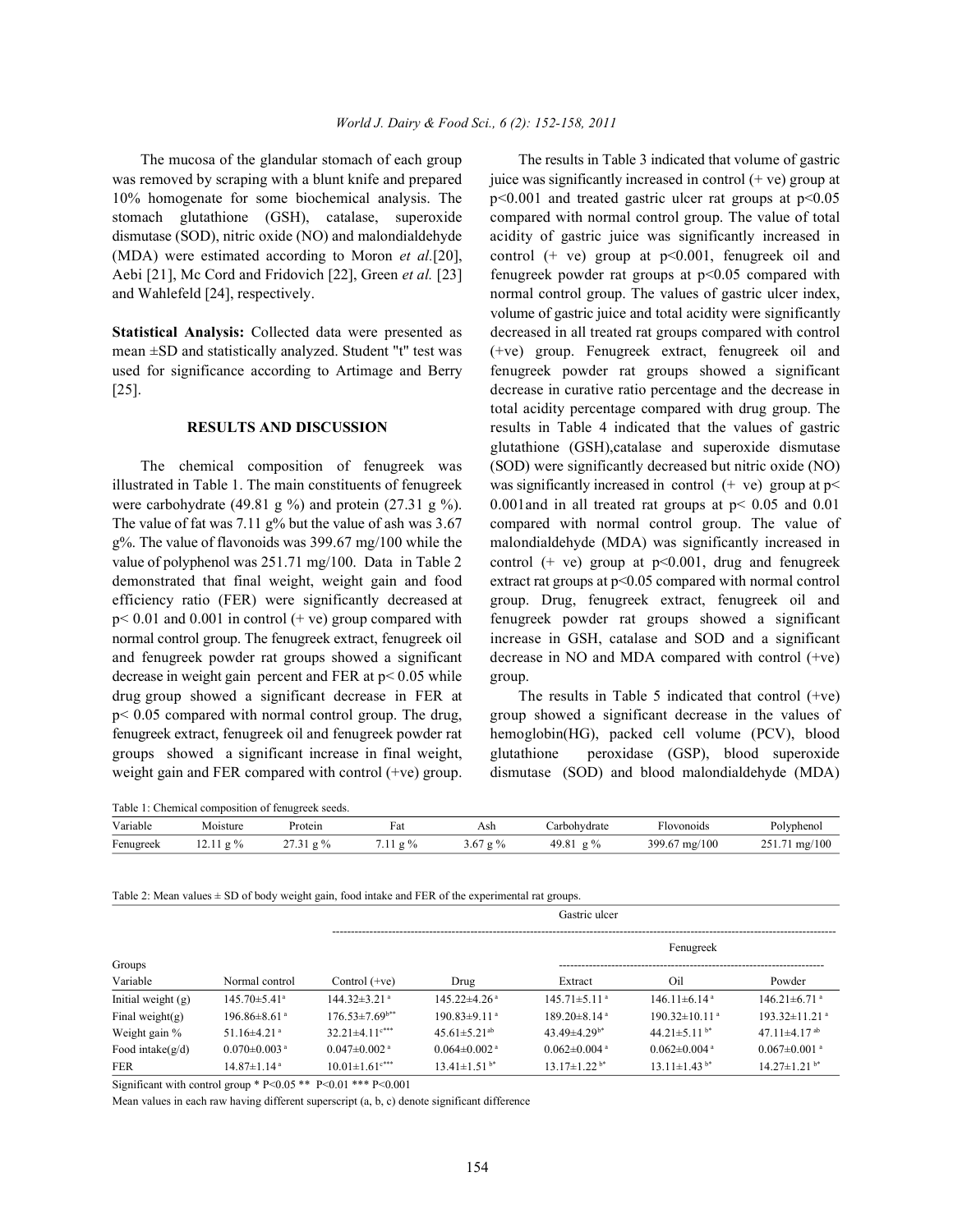# *World J. Dairy & Food Sci., 6 (2): 152-158, 2011*

|                                       |                              |                                 |                               | Gastric ulcer                 |                               |                               |
|---------------------------------------|------------------------------|---------------------------------|-------------------------------|-------------------------------|-------------------------------|-------------------------------|
|                                       |                              |                                 |                               |                               | Fenugreek                     |                               |
| Groups                                |                              |                                 |                               |                               |                               |                               |
| Variable                              | Normal control               | Control $(+ve)$                 | Drug                          | Extract                       | Oil                           | Powder                        |
| Ulcer index (mm)                      | --                           | $6.65 \pm 1.14$ <sup>a</sup>    | $2.69 \pm 0.34$ °             | $3.21 \pm 0.55$ °             | $3.45 \pm 0.56^b$             | $4.11 \pm 0.48$ <sup>b</sup>  |
| Curative ratio %                      | --                           | --                              | 59.54 $\pm$ 6.18 <sup>a</sup> | $51.72 \pm 5.17$ <sup>b</sup> | 48.12 $\pm$ 4.11 <sup>b</sup> | $38.19 \pm 4.71$ °            |
| Volume of gastric juice (ml)          | $0.91 \pm 0.01$ <sup>c</sup> | $2.63 \pm 0.31$ <sup>a***</sup> | $1.14\pm0.11^{b*}$            | $1.11 \pm 0.02^{b*}$          | $1.20 \pm 0.13^{b*}$          | $1.35 \pm 0.12^{b*}$          |
| Decrease in volume of gastric juice % | --                           | --                              | $56.65 \pm 7.17$ <sup>a</sup> | 57.79 $\pm$ 6.11 <sup>a</sup> | $54.37 \pm 5.14$ <sup>a</sup> | 48.66 $\pm$ 5.21 $^{\rm b}$   |
| Total acidity of gastric juice        | $0.12\pm c$                  | $0.40 \pm 0.02$ <sup>a***</sup> | $0.15 \pm 0.01$ <sup>c</sup>  | $0.19 \pm 0.03$ <sup>c</sup>  | $0.21 \pm 0.01^{b*}$          | $0.23 \pm 0.02$ <sup>b*</sup> |
| Decrease in gastric total acidity %   | --                           | --                              | $62.51 \pm 8.14$ <sup>a</sup> | $52.53 \pm 5.16^{\mathrm{b}}$ | $47.52 \pm 5.18$ <sup>b</sup> | 42.50 $\pm$ 4.33 $\degree$    |

## Table 3: Mean values  $\pm$  SD of some gastric parameters of the experimental rat groups.

Significant with control group \* P<0.05 \*\* P<0.01 \*\*\* P<0.001

Mean values in each raw having different superscript (a, b, c) denote significant difference

Table 4: Mean values  $\pm$  SD of gastric GSH, catalase, SOD, NO and MDA of the experimental rat groups.

|                               |                              |                                  |                                | Gastric ulcer                  |                                |                                |
|-------------------------------|------------------------------|----------------------------------|--------------------------------|--------------------------------|--------------------------------|--------------------------------|
|                               |                              |                                  |                                |                                | Fenugreek                      |                                |
| Groups                        |                              |                                  |                                |                                |                                |                                |
| Variable                      | Normal control               | Control $(+ve)$                  | Drug                           | Extract                        | Oil                            | Powder                         |
| GSH (n mol/ mg protein)       | $31.14\pm3.16^a$             | $15.33 \pm 2.11$ <sup>c***</sup> | $22.16 \pm 3.10^{b*}$          | $23.24\pm3.12^{b*}$            | $20.11 \pm 2.10^{b*}$          | $21.14\pm3.01$ <sup>b*</sup>   |
| Catalase ( $\mu$ /mg protein) | $18.71 \pm 1.18^a$           | $9.81 \pm 1.16$ <sup>c***</sup>  | $13.22 \pm 1.14$ <sup>b*</sup> | $14.34 \pm 1.81$ <sup>b*</sup> | $13.12 \pm 1.17$ <sup>b*</sup> | $15.61 \pm 1.61$ <sup>b*</sup> |
| $SOD (\mu/mg)$ protein)       | $11.10 \pm 1.14^a$           | $5.98 \pm 1.01$ <sup>c***</sup>  | $7.20 \pm 1.21$ <sup>b**</sup> | $7.11 \pm 1.13$ <sup>b**</sup> | $8.14 \pm 1.16^{b*}$           | $8.34 \pm 1.20^{b*}$           |
| $NO$ (n mol/ mg protein)      | $6.88 \pm 0.55$ <sup>c</sup> | $19.35 \pm 2.11^{a***}$          | $11.42 \pm 1.16^{b*}$          | $12.11 \pm 1.14$ <sup>b*</sup> | $13.12 \pm 1.03^{b*}$          | $10.14 \pm 1.20$ <sup>b*</sup> |
| MDA (n mol/ mg tissue)        | $1.50 \pm 0.21$ <sup>c</sup> | $3.91 \pm 0.23$ <sup>a***</sup>  | $2.11 \pm 0.18^{b*}$           | $2.01 \pm 0.17$ <sup>b*</sup>  | $1.99 \pm 0.20$ <sup>bc</sup>  | $1.81 \pm 0.11$ <sup>bc</sup>  |

Significant with control group \* P<0.05 \*\* P<0.01 \*\*\* P<0.001

Mean values in each raw having different superscript (a, b, c) denote significant difference

## Table 5: Mean values ± SD of blood HG, PCV, GSP, SOD and MDA of the experimental rat groups.

|                                                               |                              |                                 |                               | Gastric ulcer                 |                                |                                |
|---------------------------------------------------------------|------------------------------|---------------------------------|-------------------------------|-------------------------------|--------------------------------|--------------------------------|
|                                                               |                              |                                 |                               |                               | Fenugreek                      |                                |
| Groups                                                        |                              |                                 |                               |                               |                                |                                |
| Variable                                                      | Normal control               | Control $(+ve)$                 | Drug                          | Extract                       | Oil                            | Powder                         |
| H G(gm/dl)                                                    | $13.16 \pm 1.11^a$           | $9.01 \pm 0.88$ <sup>c**</sup>  | $12.34 \pm 1.14^a$            | $12.20 \pm 1.17$ <sup>a</sup> | $11.78 \pm 1.21$ <sup>ab</sup> | $12.60 \pm 1.28$ <sup>a</sup>  |
| $PCV\%$                                                       | $38.36 \pm 3.61^a$           | $25.67 \pm 3.21$ <sup>b**</sup> | $35.66\pm3.16^a$              | $34.24 \pm 4.10^a$            | $33.14 \pm 4.11$ <sup>a</sup>  | $36.61 \pm 3.17$ <sup>a</sup>  |
| GSP $(\mu g/mg)$                                              | $9.11 \pm 1.21$ <sup>a</sup> | $3.14 \pm 0.37$ <sup>c***</sup> | $6.81 \pm 1.21$ <sup>b*</sup> | $7.11 \pm 0.99^{b*}$          | $5.99 \pm 0.52$ <sup>b**</sup> | $7.23 \pm 1.03^{b*}$           |
| $SOD (\mu g/mg)$                                              | $25.14 \pm 2.16^a$           | $9.33 \pm 1.15$ <sup>d***</sup> | $19.21 \pm 1.25b^{c*}$        | $22.17\pm3.11^{ab}$           | $18.99 \pm 1.14 h^{c*}$        | $21.61 \pm 2.03$ <sup>ab</sup> |
| MDA (n mol/ml cells)                                          | $1.12 \pm 0.36$ <sup>c</sup> | $6.33 \pm 0.51$ <sup>a***</sup> | $3.67\pm0.44$ <sup>b*</sup>   | $2.68\pm0.66^{b*}$            | $2.88\pm0.58^{b*}$             | $2.11 \pm 0.44$ <sup>b*</sup>  |
| Significant with control group * P<0.05 ** P<0.01 *** P<0.001 |                              |                                 |                               |                               |                                |                                |

Mean values in each raw having different superscript

at p<0.01and 0.001 compared with normal control group. **DISCUSSION** The value of GSP was significantly decreased but MDA was significantly increased in all treated rat groups at It is clear that, aspegic drug causes gastric mucosal p<0.05 compared with normal control group. The value damage as it inhibits prostaglandin synthesis, interferes of SOD was significantly decreased in drug and with protective mechanisms, such as mucous and fenugreek oil rat groups at p< 0.05 compared with bicarbonate secretion, surface epithelial hydrophobicity normal control group. The values of HG, PCV, GSP and and mucosal blood flow. The changes permit back SOD were significantly increased but the value of MDA diffusion of acid through the breached surfaces to was significantly decreased in all treated rat groups destroy cells, capillaries and vein-causing hemorrhagic compared with control (+ve) group. ulcer [26, 27]. Aspegic drug induces an ulceration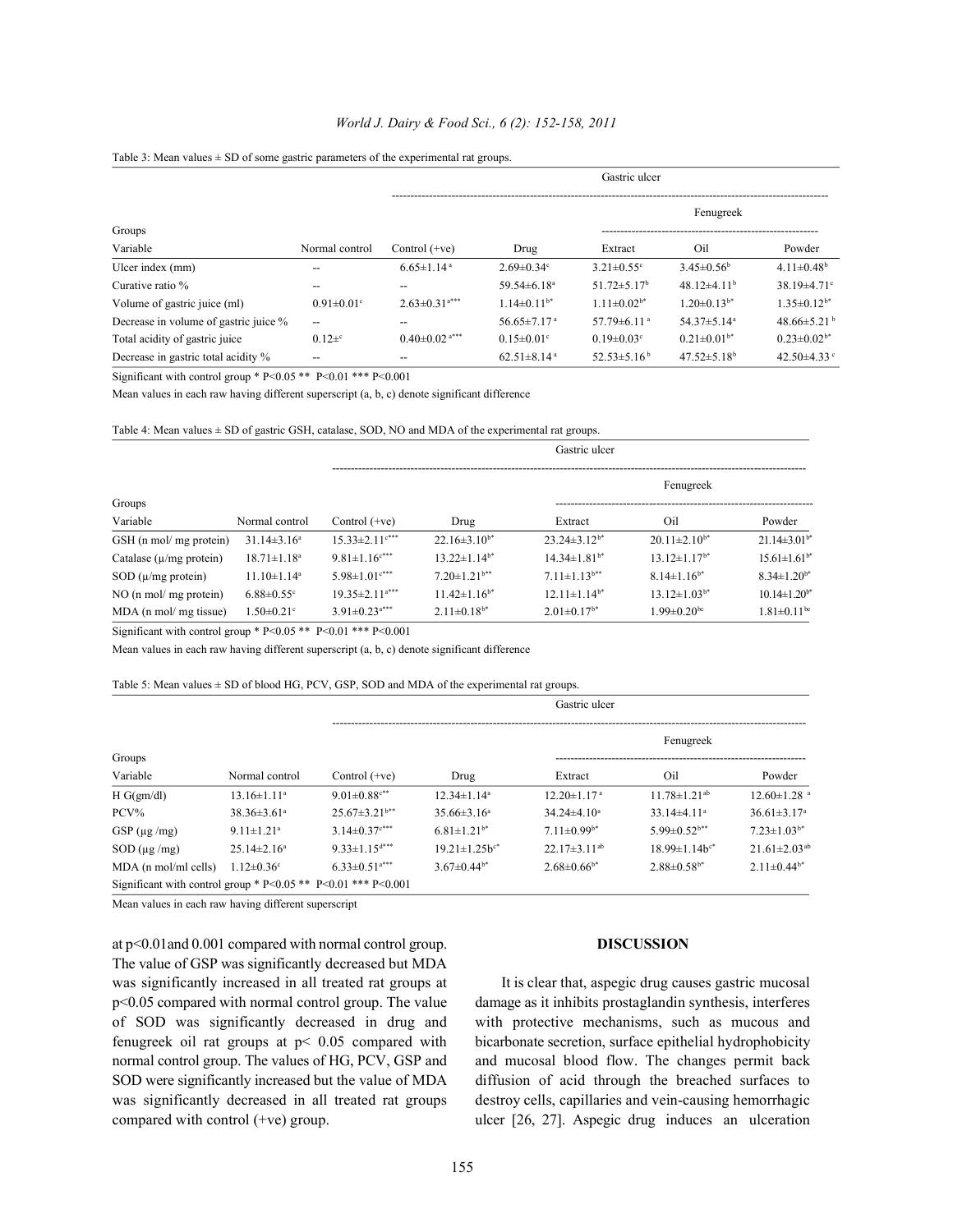with necrotic patches, sub-mucosal edema and introduced into the stomach or against endogenously neutrophil infiltration [28]. Numerous publications were formed acid and pepsin in the stomach. It is speculated reported on the chemical composition of fenugreek that the polysaccharide composition of the gel and/or seeds. It was reported that fenugreek seeds are a rich the flavonoids are responsible for the gastroprotective source of the polysaccharide galactomannan and also and anti-secretory activities of the seeds [36]. The a source of saponins such as diosgenin, yamogenin, antisecretory activity of the fenugreek seeds might be gitogenin, tigogenin and neotigogens. Other bioactive important in protecting the gastric mucosa against the constituents of fenugreek include mucilage, volatile oils ulcerogenic and alkaloids such as choline and trigonelline [29]. It is concluded that fenugreek seeds have ability to Fenugreek seed also contains 5.5-7.5% lipids treat gastric ulcer in rats and further studied constituting mainly of neutral lipids (85%) followed by investigation are needed to exert the active principle of phospholipids (10%) and glycolipids (5%). Unsaturated fenugreek seeds as pharmacological therapy. acids comprising mainly of linoleic (40%), linolenic (25%) and oleic (14%) acids dominate the fatty acid **REFERENCES** profile [30](Sulieman et al., 2000). Fenugreek seeds are reported to contain flavonoids. Fenugreek seeds have 1. Debashis, B., B. Kaushik, B. Mrinnalini, J. Russel been found to contain protein, vitamin C, niacin and and I.R. Fahmy, 2002. Constituents of Plants and potassium and also alkaloids, lysine and L-tryptophan, Crude Drugs. Paul Barbeys Printing Work, Cairo. as well as steroidal saponins as diosgenin, yamogenin, 2. Jayaweera, D.M.A., 1981. Medicinal Plants. Part III. tigogenin and neotigogenin [31]. Fenugreek has 45-65% Former superintendent, Royal Botanic Gardens, total carbohydrates, with 15% of galactomannan and Peradeniya, Sri Lanka, pp: 255. also contains flavonoids, coumarins, saponins and 3. Sauvare, Y., P. Pett, Y. Baissao and G. Ribes, 2000. more calcium, phosphorous, iron, zinc, manganese, Chemistry and Pharmacology of Fenugreek. In G. silicon, sodium and thiamine [32]. Fenugreek is also an Mazza & B. D. Oomah (Eds.), Herbs, botanicals and excellent source of selenium, an anti-radiant which teas (pp. 107-129). PA, USA: Technomic Publishing helps the body utilize oxygen. The above mentioned Company Inc., chemical compositions of fenugreek have important role 4. Puri, D., 1998. Therapeutic potential of fenugreek. in improving the obtained nutritional results because Indian J. Physiology and Pharmacol., 42: 423-424. fenugreek seeds is assumed to have a stimulating effect 5. Szabo, S., J.S. Trier and P.W. Frankel, 1981. on the digestive process. In recent studies, it has Sulfhydryl compounds may mediate gastric received much scientific attention as a potential source cytoprotection. Sci., 214: 200-202. of antioxidant property of the seeds could be linked to 6. Suja, R.P., C.V. Anuradha and P. Viswanathan, its gastroprotective effect. Fenugreek seeds also appear 2002. Gastroprotective effect of fenugreek seeds to influence free radical formation and associated with (*Trigonella foenum graecum*) on experimental increased antioxidant enzyme activities [33]. Aqueous gastric ulcer in rats. J. Ethnopharmacol., 81: 393 extract of the seeds possess significant antioxidant 397. activity *in vitro* [34]. Replenishment of sulfhydryl levels 7. Main, L.H. and B.J.R.Whittle, 1975. Investigation of in mucosa may contribute to the anti-ulcer activity of the vascodilator and antisecretory role of the seeds so increasing the levels of SH groups inhibits prostaglandin in the rat gastric mucosa by use of ulcer formation [5]. Polyphenol-rich extract of fenugreek non-steroidal anti-inflammatory drugs. British J. seeds protect erythrocytes from oxidative damage. Pharmacol., 53: 217-224. Flavonoids of fenugreek seeds exert their antiulcer 8. NRC 1995. National Research Council: Nutrient activity through protection of the mucosa by Requirements of Laboratory Animals, Fourth preventing the formation of lesions by various necrotic Revised Edition, PP.29-30 National Academy Press. agents [35]. Washington, DC.

form a mucin like gel layer of galactomannan on the Ed., Association of Official Analytical Chemists, surface of the mucosa, or form a protecting complexes Washington, DC.

model that shows severe erosion of gastric mucosa between gel and mucus as a barrier against the agents

- 
- 
- 
- 
- 
- 
- 
- 
- The polysaccharide fraction of fenugreek seeds 9. A.O.A.C .1995. Official Methods of Analysis.  $16<sup>th</sup>$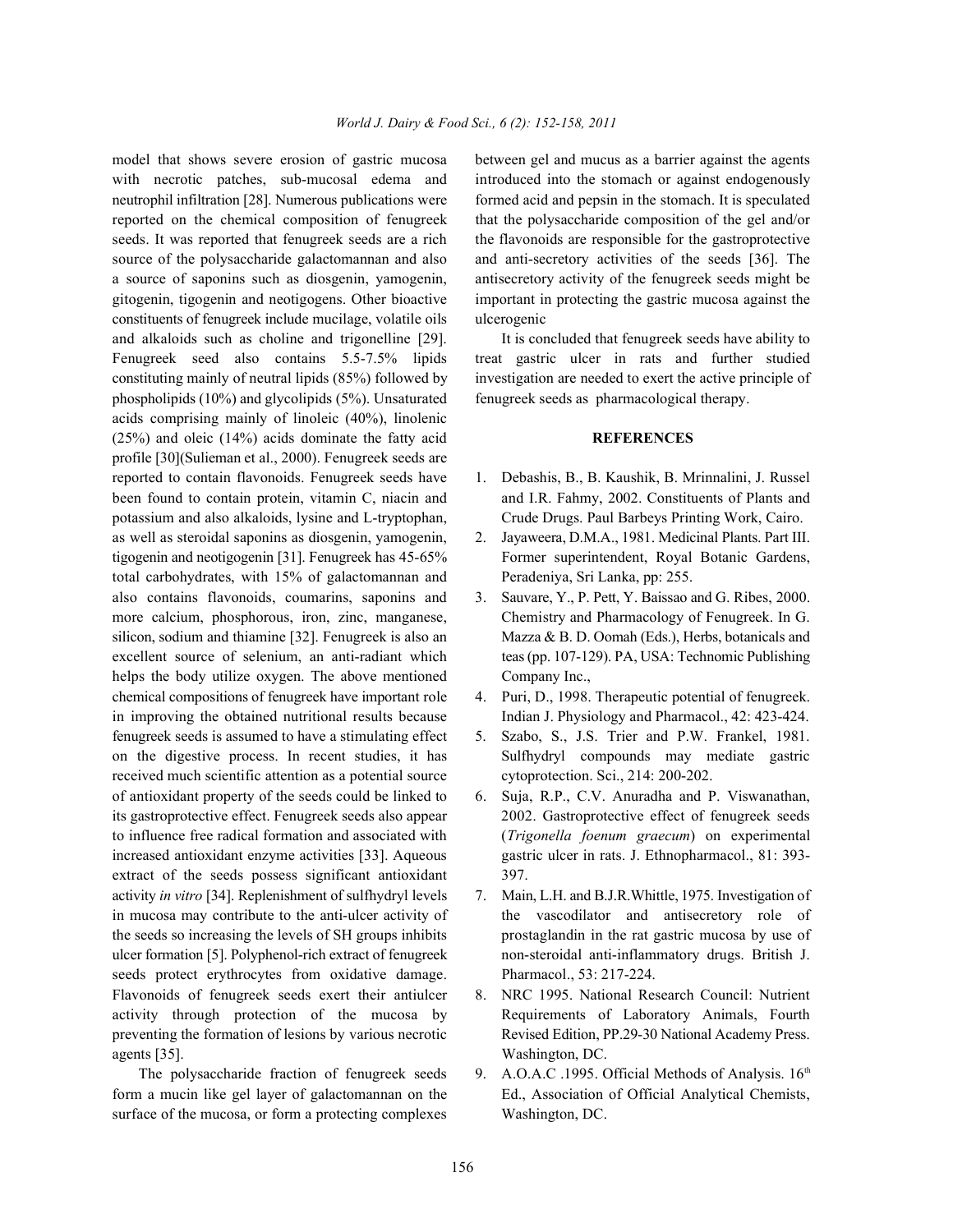- 
- total phenolics with phosphomolybdic- Anal. Biochem1., 126: 131-138. phosphotungstic acid reagents. American J. 24. Wahlefeld, A.W., 1974. In Methods of Enzymatic
- 12. Chapman, D.G., R. Castilla and J.A. Campbell, 1959. 5: 1831-1835. Evaluation of protein in food. Determination of 25. Artimage, G.Y. and W.G. Berry, 1987. Statistical protein and food efficiency ratio. Can. J. Biochem. Physio., 1(37): 679-686. Press, pp: 39-63.
- 
- concentration on capillary blood. J. Clin. Path., 6: 442-448. 7: 32. 27. Vaananann, P.M., J.B. Medding and J.L. Wallace,
- in Enzymology, Vol. II. Sidney F., Lester Physiol., 261: 470-475. P., editors. Academic Press; New York, 28. Ivey, K.J., 1988. Mechanisms of non-steroidal anti-
- R.W. Canell, 1975. The estimation of red cell 84: 41. superoxide dismutase activity. J. Lab. Clin. Med., 29. Blumenthal, M., A. Goldberg and J. Brinckmann,
- 
- 18. Parmar, N.S. and J.K. Desai, 1993. A review of the Communications. current methodology for the evaluation of gastric 30. Sulieman, A.M.E., A.O. Ali and J. Hemavathy, 2000.
- E.R. Shilveira, 1990. Gastroprotective effect of Technol., 43: 380-382. *Copaifera langsdorfii* oleo-resin on experimental 31. Suchandra, C., S.V. Prasad and S. Arun, 2010. 62: 73- 78. Chemistry. 119: 349-353.
- 1979. Levels of glutathione, glutathione reductase 24(4): 42-44. and glutathione-*S*-transferase activities in rat liver. 33. Kaviarasan, S., G.H. Naik, R. Gangabhagirathi,
- Verlagchemic, Weinheim, pp: 673-684. Food Chemistry, 103: 31-37.
- Chemistry, 244: 6049-6055. Res., 26: 317-321.
- 10. Geissman, A., 1962. Chemistry of 23. Green, L.C., D.A. Wagner, J. Glokowski, Flavonoid Compounds. MacMillen and Co.; New P.L. Skipper, J.S. Wishnok and York, pp: 72. S.R. Tannenbaum, 1981. Analysis of nitrite, 11. Singleton, V.L. and J.A. Rossi, 1965. Colorimetry of nitrate and [15N] nitrite in biological fluids.
	- Enology and Viticulture, 16: 144-158. Analysis Academic Press. New York, Chapter
		- Methods 7<sup>th</sup> Ed. Ames, Iowa State University
- 13. Vankampen, E.J. and W.G. Ziglstra, 1961. 26. Langman, M.J.S., P. Brok, C.J. Hawkey, Colorimetric determination of haemoglobin. Clin. F. Silverstein and N. Yeomans, 1991. Chem. Acta, 6: 53-88. Non-steroidal anti-inflammatory drug 14. Mc Inory, R.A., 1954. Amicro hematocrit for associated ulcer, epidemiology, causation and determining the packed cell and hemoglobin treatment. J. Gastroenterology and Hepatol.,
- 15. Tapple, A.L., 1978. Glutathione Peroxidase 1991. Role of oxygenderived free radicals in and Hydroperoxidase Methods. In Methods indomethacin-induced gastric injury. American J.
- pp: 506-513. inflammatory drug induced gastric damage. 16. Winterbourn, C.C., R.E. Hawkings, M. Brain and Actions of therapeutic agents. American J. Med.,
- 85: 337-341. 2000. Herbal medicine: Expanded commission E 17. Yagi, K., 1987. Lipid peroxides and human diseases. monographs pp: 130-133. Newton, MA: American Chem. Phys. Lipids, 45: 337-351. Botanical Council. Integrative Medicine
- and duodenal antiulcer agents. Indian J. Lipid content and fatty acid composition of Pharmacol., 25: 120-135. fenugreek (*Trogonella foenum-graceum* L.) seeds 19. Paiva, L.A.F., V.S.N. Rao, N.V. Granosa and grown in Sudan. International J. Food Science and
	- gastric ulcer models in rats. J. Ethnopharmacol., Bioactive lipid constituents of fenugreek. Food
- 20. Moron, M.A., J.W. DePierre and B. Mannervick, 32. Schryver, T., 2002. Fenugreek. Total Health,
- Biochimica et Biophysica Acta, 582: 67-78. C.V. Anuradha and K.I. Priyadarsini, 2007. *In vitro* 21. Aebi, H.E., 1974. Catalase. 2<sup>nd</sup> Ed. In: Bergmeyer, studies on antiradical and antioxidant activities of H.U. (Ed.), Methods in Enzymatic Analysis, vol. 3. fenugreek (*Trigonella foenum graecum*) seeds.
- 22. Mc Cord, J.M. and I. Fridovich, 1969. 34. Anuradha, C.V. and P. Ravikumar, 1998 Anti Superoxide dismutase, an enzymatic function for lipidperoxidative activity of seeds of fenugreek erythrocuprein (hemocuprein). J. Biological (*Trigonella foenum graecum*). Medical Science